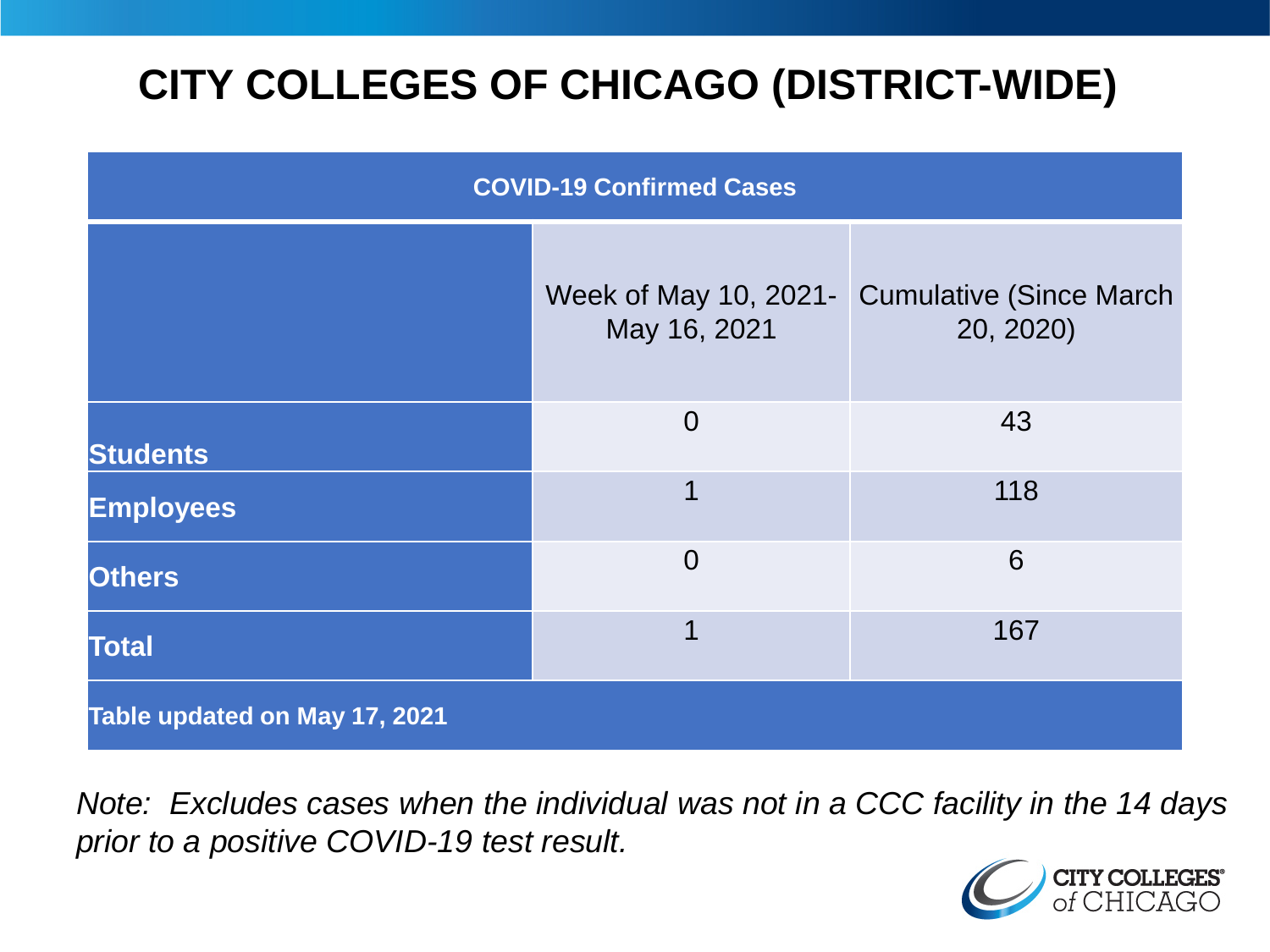### **DALEY COLLEGE**

| <b>COVID-19 Confirmed Cases</b> |                                       |                                              |
|---------------------------------|---------------------------------------|----------------------------------------------|
|                                 | Week of May 10, 2021-<br>May 16, 2021 | <b>Cumulative (Since March)</b><br>20, 2020) |
| <b>Students</b>                 | $\overline{0}$                        | $\overline{0}$                               |
| <b>Employees</b>                | $\overline{0}$                        | 15                                           |
| <b>Others</b>                   | $\overline{0}$                        | $\overline{0}$                               |
| <b>Total</b>                    | $\overline{0}$                        | 15                                           |
| Table updated on May 17, 2021   |                                       |                                              |

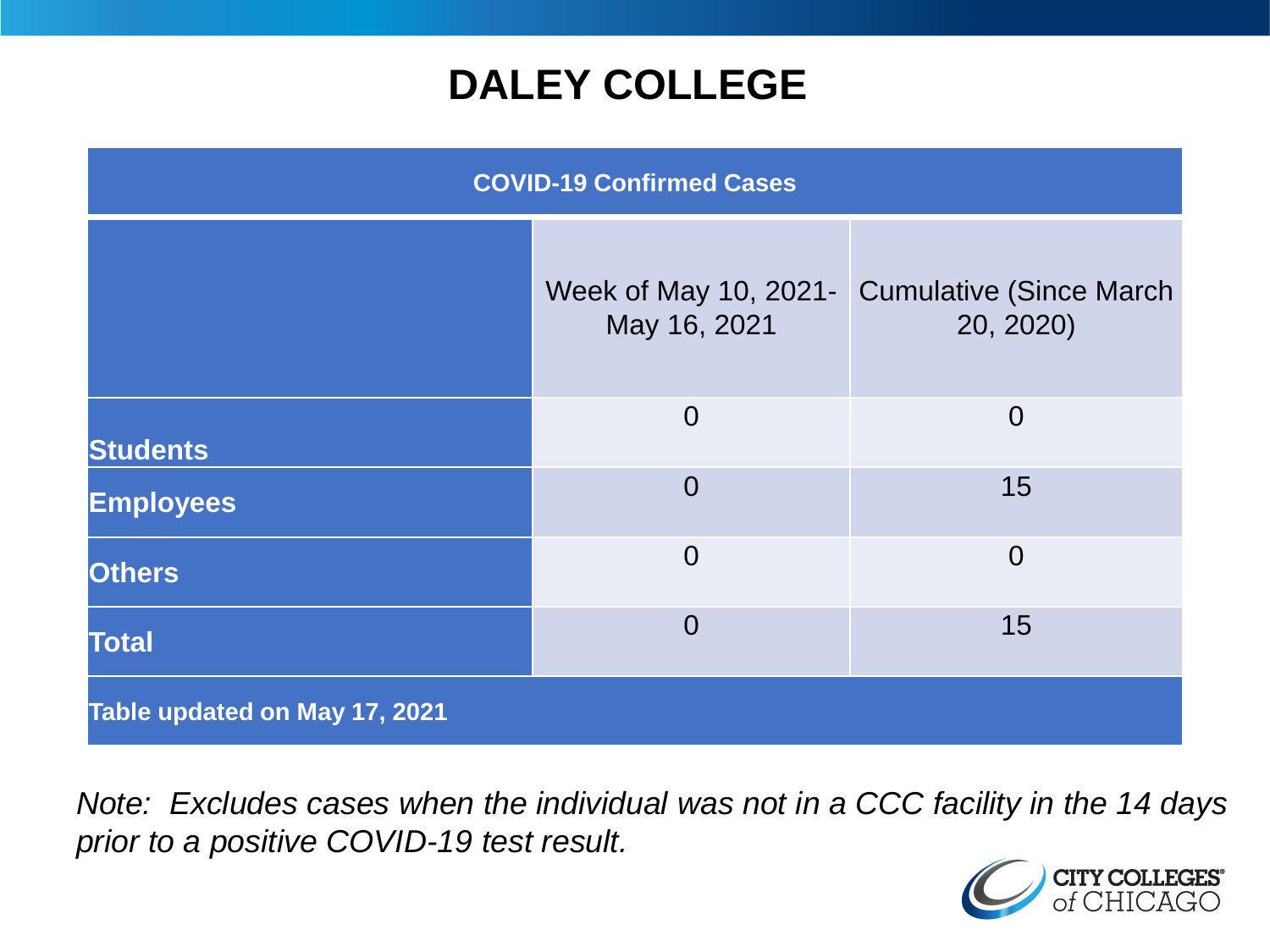### **HAROLD WASHINGTON COLLEGE**

| <b>COVID-19 Confirmed Cases</b> |                                       |                                              |
|---------------------------------|---------------------------------------|----------------------------------------------|
|                                 | Week of May 10, 2021-<br>May 16, 2021 | <b>Cumulative (Since March)</b><br>20, 2020) |
| <b>Students</b>                 | $\overline{0}$                        | 8                                            |
| <b>Employees</b>                | $\Omega$                              | 11                                           |
| <b>Others</b>                   | $\overline{0}$                        | $\overline{2}$                               |
| <b>Total</b>                    | $\Omega$                              | 21                                           |
| Table updated on May 17, 2021   |                                       |                                              |

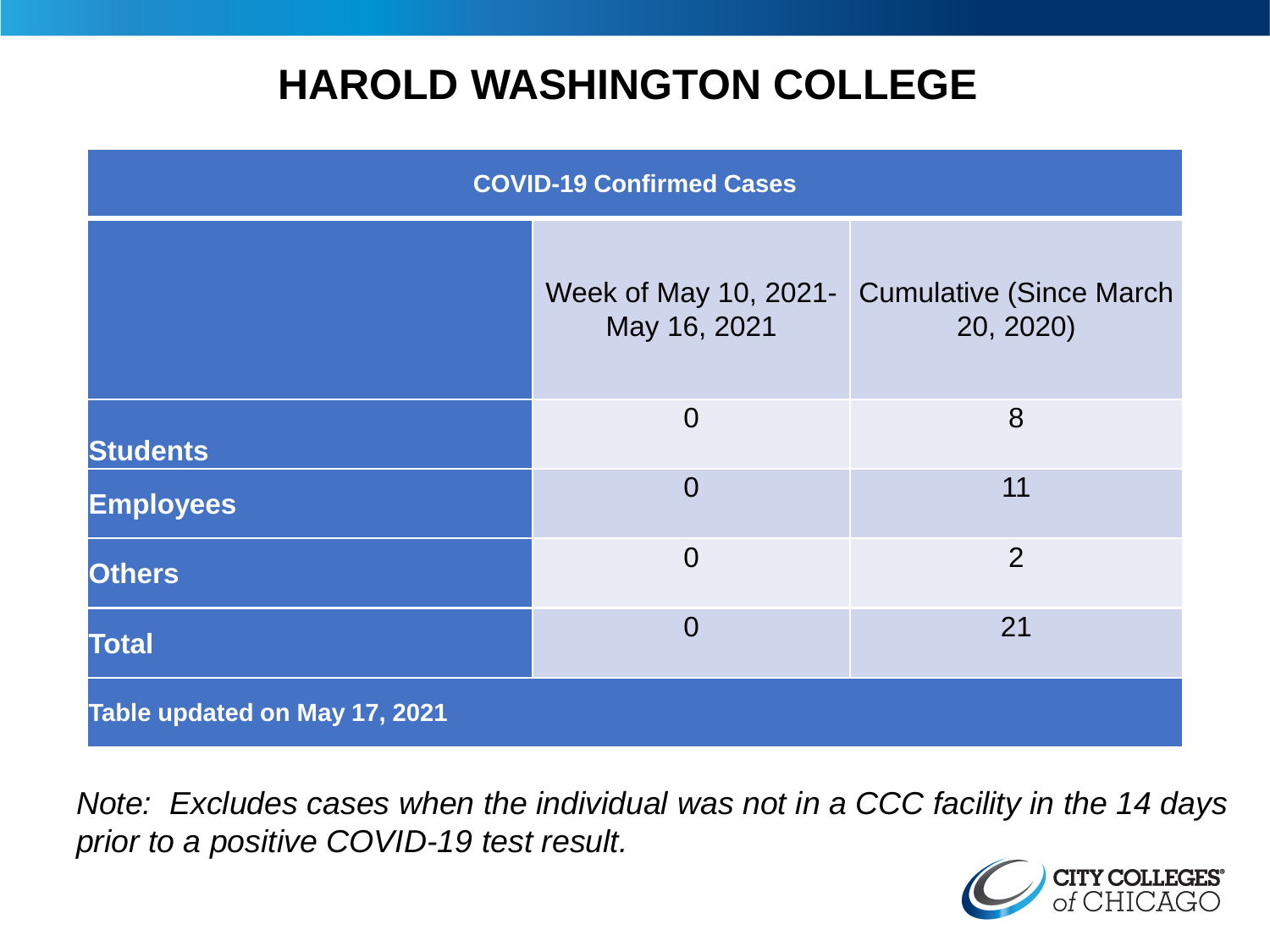### **KENNEDY-KING COLLEGE**

| <b>COVID-19 Confirmed Cases</b> |                                       |                                              |
|---------------------------------|---------------------------------------|----------------------------------------------|
|                                 | Week of May 10, 2021-<br>May 16, 2021 | <b>Cumulative (Since March)</b><br>20, 2020) |
| <b>Students</b>                 | $\overline{0}$                        | 7                                            |
| <b>Employees</b>                | 1                                     | 17                                           |
| <b>Others</b>                   | $\overline{0}$                        | 1                                            |
| <b>Total</b>                    | 1                                     | 25                                           |
| Table updated on May 17, 2021   |                                       |                                              |

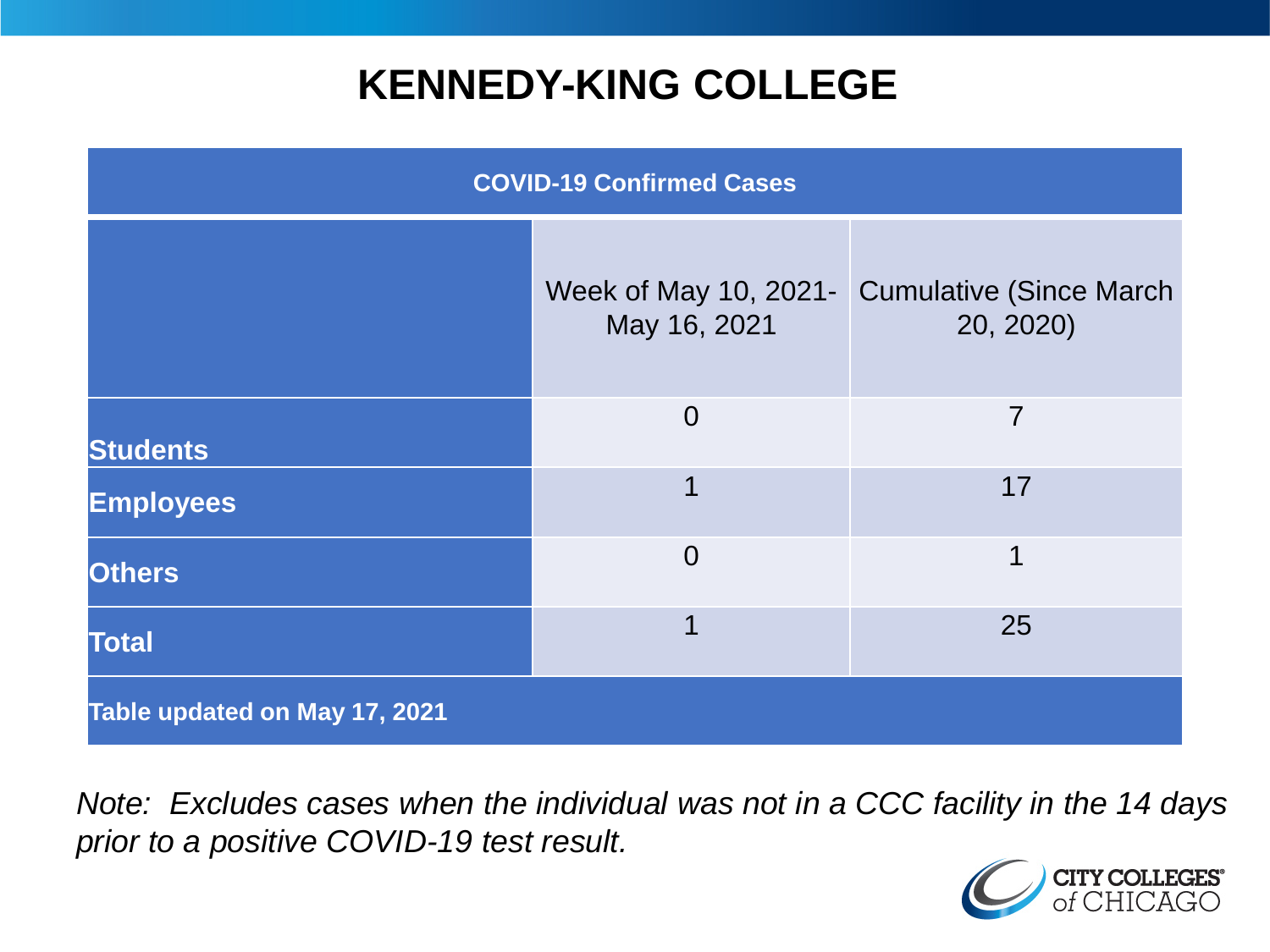## **MALCOLM X COLLEGE**

| <b>COVID-19 Confirmed Cases</b> |                |                                                            |
|---------------------------------|----------------|------------------------------------------------------------|
|                                 | May 16, 2021   | Week of May 10, 2021- Cumulative (Since March<br>20, 2020) |
| <b>Students</b>                 | $\overline{0}$ | 20                                                         |
| <b>Employees</b>                | $\overline{0}$ | 24                                                         |
| <b>Others</b>                   | $\overline{0}$ | 1                                                          |
| <b>Total</b>                    | $\overline{0}$ | 45                                                         |
| Table updated on May 17, 2021   |                |                                                            |

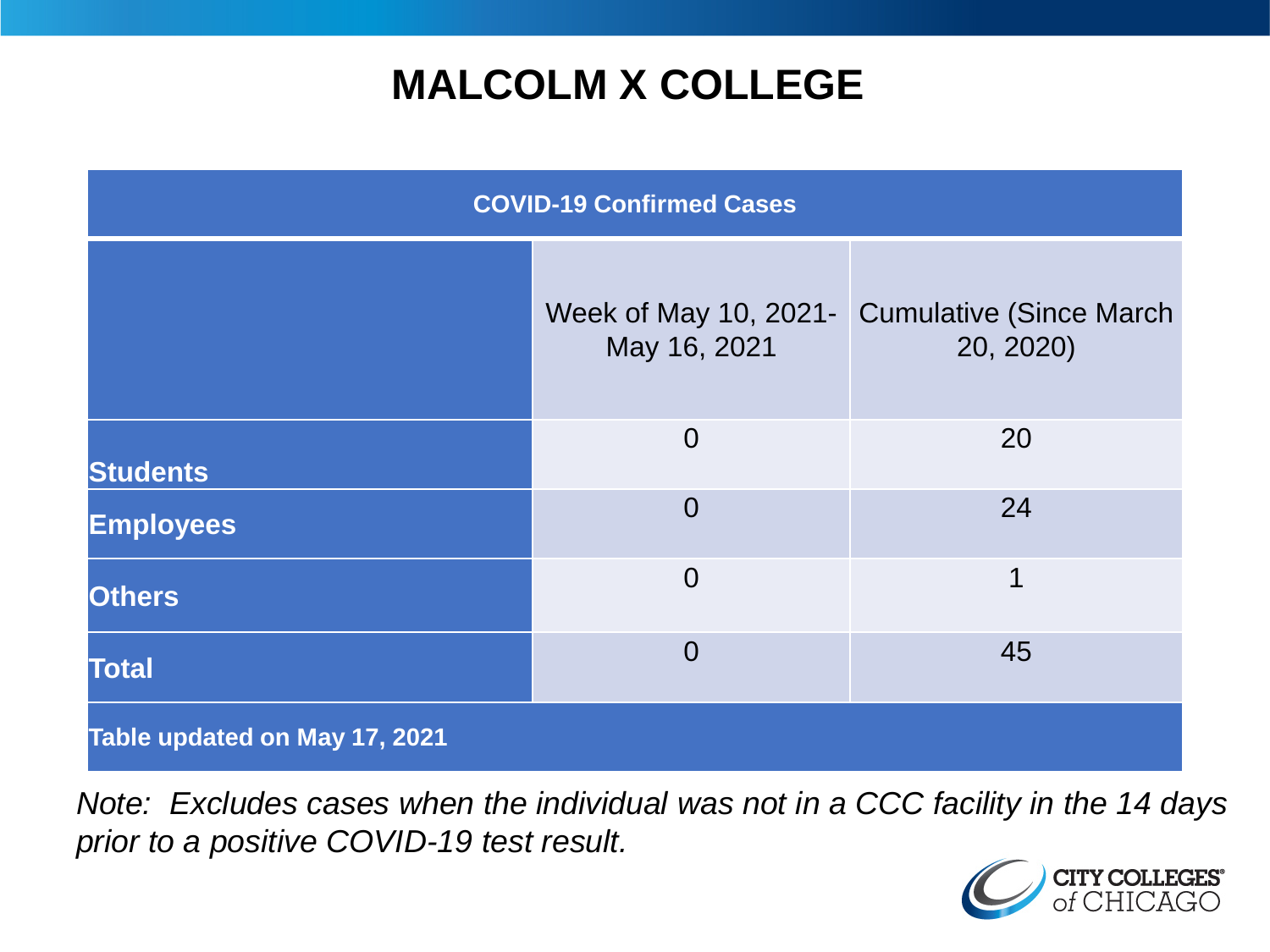# **OLIVE-HARVEY COLLEGE**

| <b>COVID-19 Confirmed Cases</b> |                                       |                                              |
|---------------------------------|---------------------------------------|----------------------------------------------|
|                                 | Week of May 10, 2021-<br>May 16, 2021 | <b>Cumulative (Since March)</b><br>20, 2020) |
| <b>Students</b>                 | $\overline{0}$                        | 2                                            |
| <b>Employees</b>                | $\Omega$                              | 20                                           |
| <b>Others</b>                   | $\overline{0}$                        | $\overline{0}$                               |
| <b>Total</b>                    | $\overline{0}$                        | 22                                           |
| Table updated on May 17, 2021   |                                       |                                              |

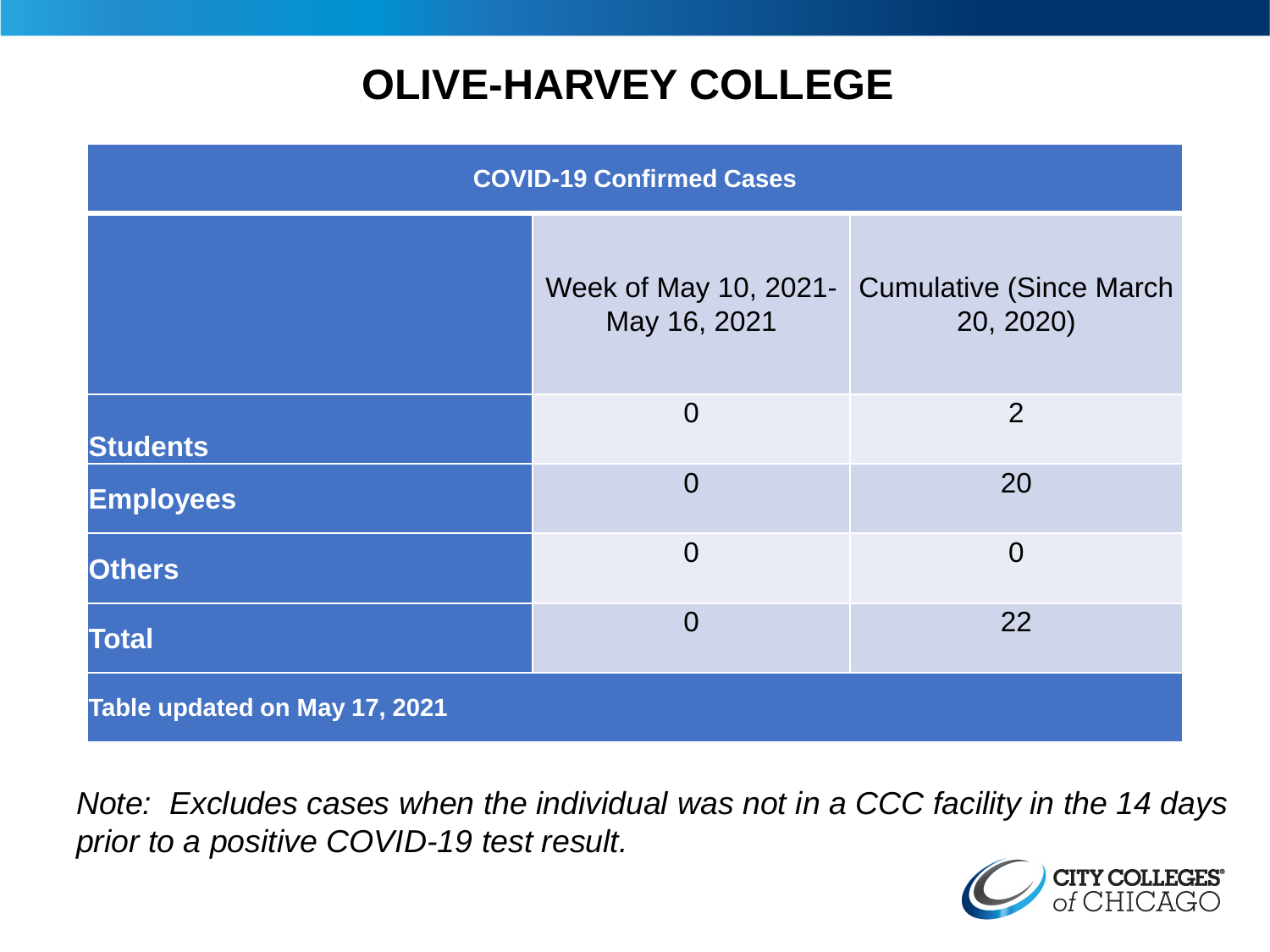### **TRUMAN COLLEGE**

| <b>COVID-19 Confirmed Cases</b> |                                       |                                             |
|---------------------------------|---------------------------------------|---------------------------------------------|
|                                 | Week of May 10, 2021-<br>May 16, 2021 | <b>Cumulative (Since March</b><br>20, 2020) |
| <b>Students</b>                 | $\overline{0}$                        | 5                                           |
| <b>Employees</b>                | $\overline{0}$                        | 18                                          |
| <b>Others</b>                   | $\overline{0}$                        | $\overline{0}$                              |
| <b>Total</b>                    | $\overline{0}$                        | 23                                          |
| Table updated on May 17, 2021   |                                       |                                             |

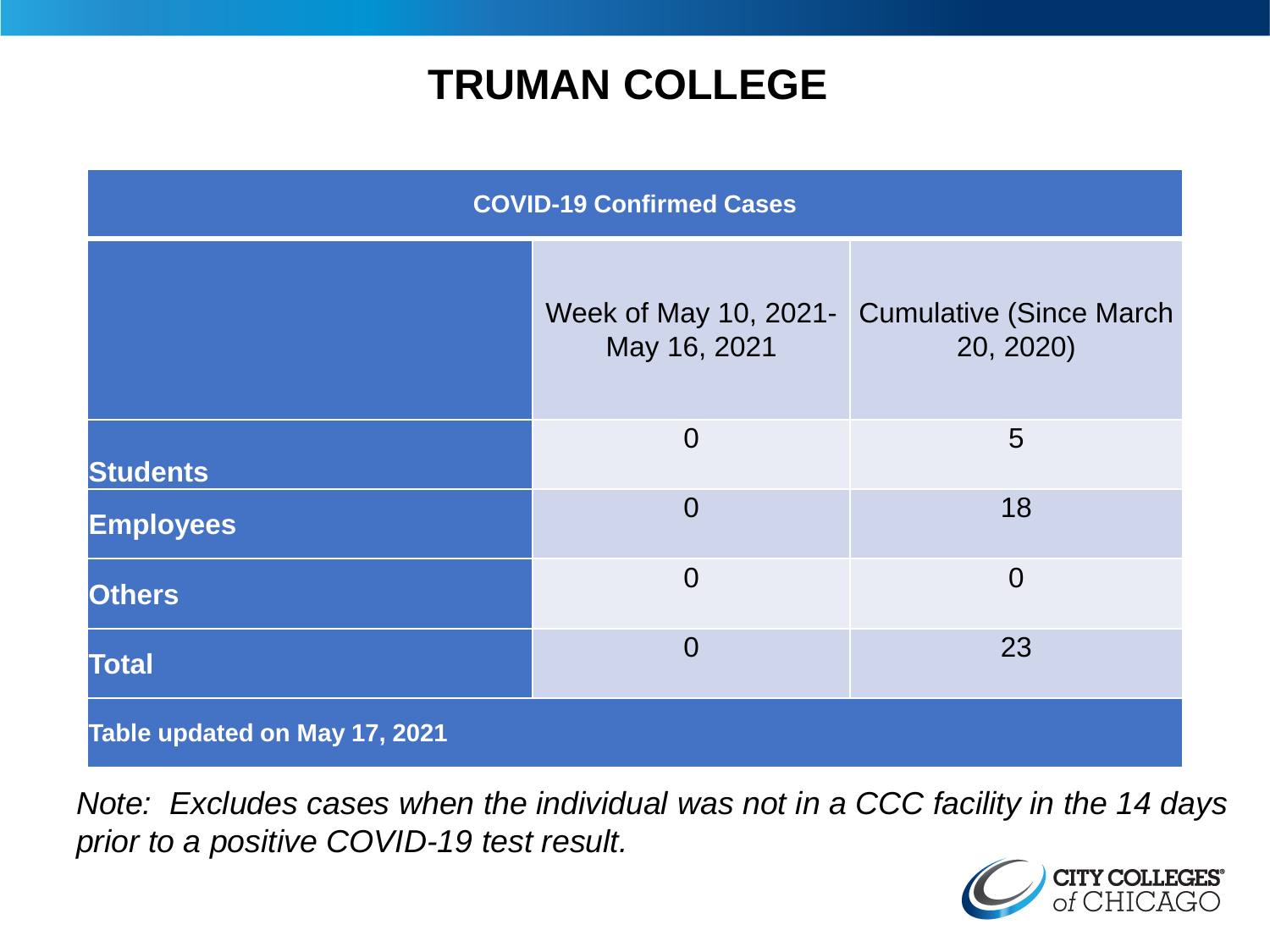### **WRIGHT COLLEGE**

| <b>COVID-19 Confirmed Cases</b> |                                       |                                              |
|---------------------------------|---------------------------------------|----------------------------------------------|
|                                 | Week of May 10, 2021-<br>May 16, 2021 | <b>Cumulative (Since March)</b><br>20, 2020) |
| <b>Students</b>                 | $\overline{0}$                        | 1                                            |
| <b>Employees</b>                | $\overline{0}$                        | 13                                           |
| <b>Others</b>                   | $\overline{0}$                        | $\overline{0}$                               |
| <b>Total</b>                    | $\overline{0}$                        | 14                                           |
| Table updated on May 17, 2021   |                                       |                                              |